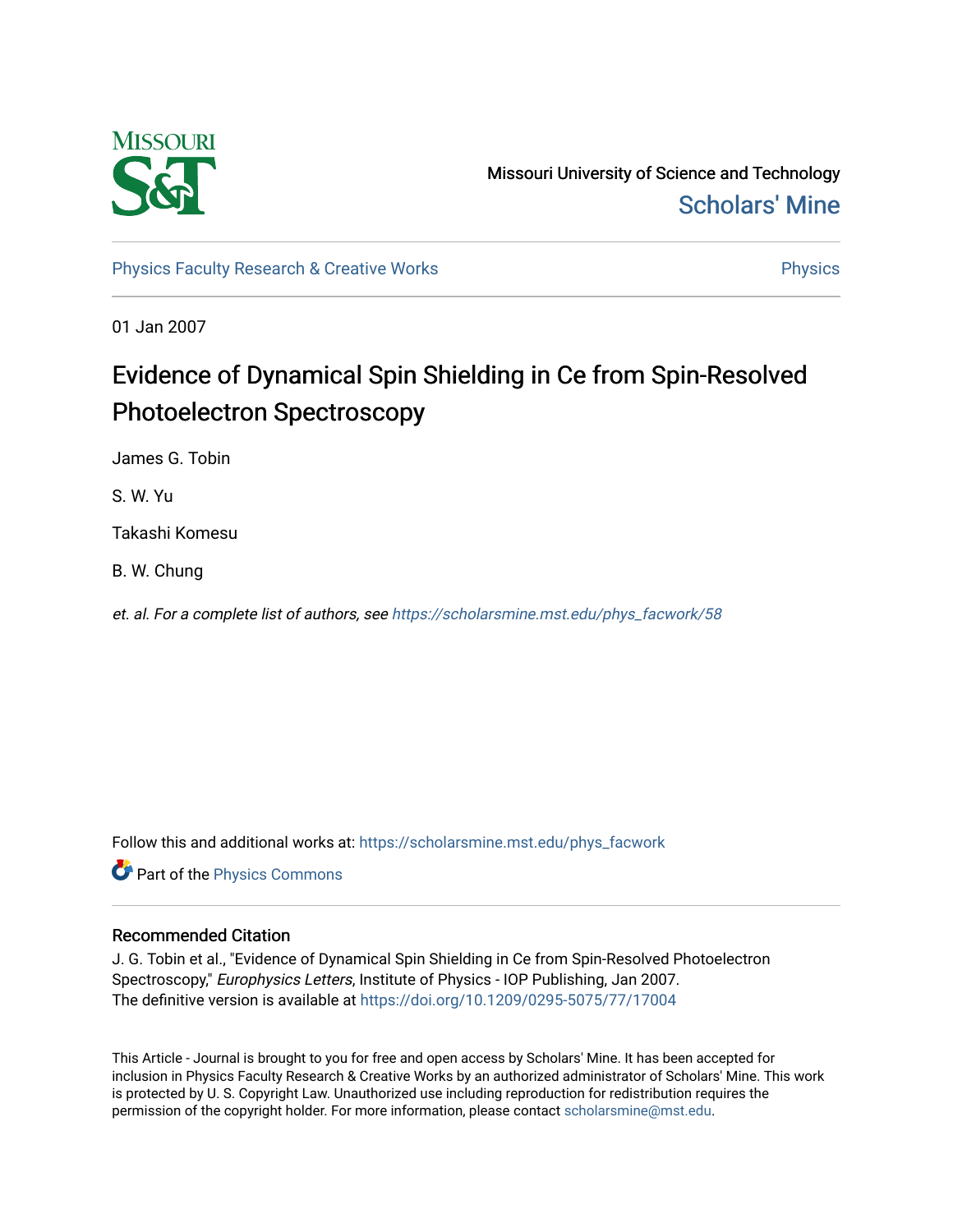

## Evidence of dynamical spin shielding in Ce from spin-resolved photoelectron spectroscopy

J. G. TOBIN<sup>1(a)</sup>, S. W. YU<sup>1</sup>, T. KOMESU<sup>2</sup>, B. W. CHUNG<sup>1</sup>, S. A. MORTON<sup>1,2(b)</sup> and G. D. WADDILL<sup>2</sup>

<sup>1</sup> Lawrence Livermore National Laboratory - Livermore, CA, USA <sup>2</sup> University of Missouri-Rolla - Rolla, MO, USA

> received 29 July 2006; accepted in final form 7 November 2006 published online 5 January 2007

> PACS 71.28.+d – Narrow-band systems; intermediate-valence solids PACS 72.25.Fe – Optical creation of spin polarized carriers PACS 79.60.-i – Photoemission and photoelectron spectra

Abstract – Using Fano effect measurements upon polycrystalline Ce, we have observed a phase reversal between the spectral structure at the Fermi edge and the other 4f derived feature near a binding energy of 2 eV. The Fano effect is the observation of spin polarized photoelectron emission from nonmagnetic materials, under chirally selective excitation, such as circularly polarized photons. The observation of phase reversal between the two peaks is a direct experimental proof of Kondo shielding in Ce, confirming the predictions of Gunnarsson and Shoenhammer, albeit with a small modification.

Copyright  $\odot$  EPLA, 2007

Electron correlation is perhaps the last, great unknown in the study of the electronic structure of materials. The conventional experimental approach to the problem is to test the various predictions of different models by interrogating complex systems with photoelectron spectroscopy of very high energy and angular momentum [1–3]. Here, we report of a study performed in a different mode, wherein the central issue of most electron correlation models can be directly addressed, i.e. shielding of unpaired spins. By performing photoelectron spectroscopy with a different type of high resolution, using chiral excitation and true spin resolution [4,5], it has been possible to probe directly the phase relationships of the valence band features in Ce. Below, it will be shown that the shielding of the unpaired spin (in the lower Hubbard band, LHB, or  $f^0$  peak) by the electrons in the quasiparticle peak  $(f<sup>1</sup>$  or Kondo peak, near the Fermi energy) has been observed in the case of polycrystalline Ce. (See fig. 1.)

For many years, the valence electronic structure and corresponding electron spectra of cerium have remained subjects of uncertainty and controversy. (For a fuller description of this issue, please see ref. [5] and the references therein.) Much of the controversy revolves around the interpretation of the Ce photoemission structure in terms of a modified Anderson impurity model [6–8]. In this correlated and multi-electronic picture, proposed by Gunnarsson and Schoenhammer  $[6,7]$ , semi-isolated 4f states (at a nominal binding energy of 1 eV) are in contact with the bath of *spd* valence electrons, generating spectral features at the Fermi level and at a binding energy corresponding to the depth of the bath electron well, about 2 eV below the Fermi level in the case of Ce. The picture is a specific case of a more generalized model in which the crucial element is the competition between the bandwidth  $(W)$  and correlation strength  $(U)$ , as discussed by Kotliar and Vollhardt [9]. We have applied circularly polarized soft X-rays and true spin detection, in a modified form of the photoelectron spectroscopy experiment, to the enigmatic Ce system. The result of this is that we have observed the first experimental proof of Kondo shielding, the central tenet of the Gunnarsson-Schoenhammer picture, using Fano effect measurements [10,11]. (The Fano effect is the observation of spin specific photoelectron emission from the valence bands of a nonmagnetic material due to excitation with circularly polarized light. A more complete description of this issue and appropriate references can be found in ref [5].)

The experiments were performed at the Advanced Light Source (ALS) at Lawrence Berkeley National Laboratory, the Advanced Photon Source (APS) at Argonne National Laboratory and Lawrence Livermore National Laboratory. Ultra-pure Ce samples were grown in situ under UHV conditions, by evaporation onto  $W$  substrates at

 $(a)$ E-mail: Tobin1@LLNL.Gov

<sup>(</sup>b)Present address: Advanced Light Source, Lawrence Berkeley National Laboratory - Berkeley, CA, USA.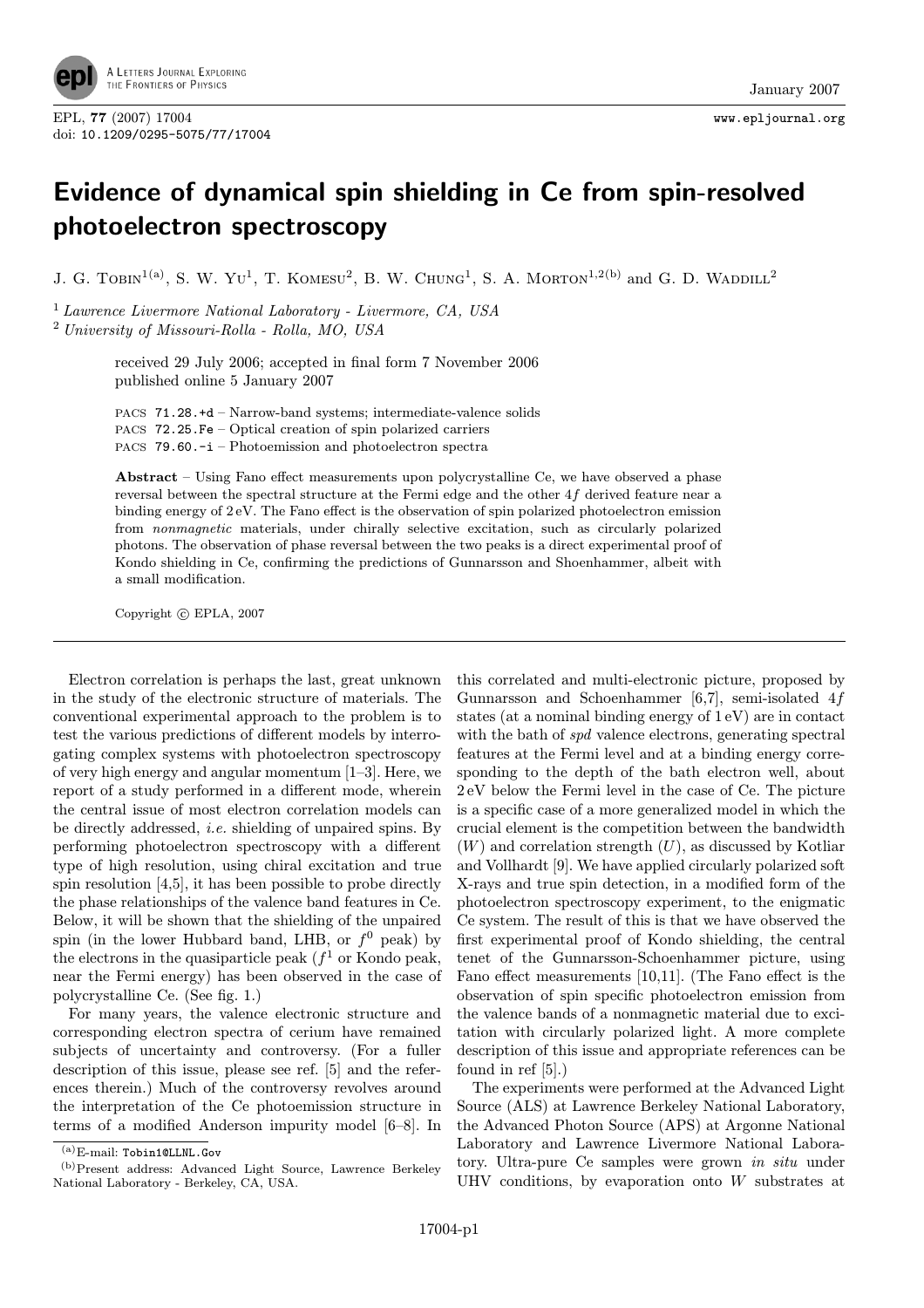

Fig. 1: A) Spin-resolved (blue and red) and spin-integrated spectra (black) of polycrystalline Ce are shown here, along with corresponding polarizations and asymmetry data [4,5]. Error bars for the spin-resolved spectra are included. Blue (red) corresponds to spin-down (up). See text for details. B) Top panel: spin-resolved and spin-integrated spectra of polycrystalline Ce at the 4d to 4f resonance. Middle panel: spin-resolved and spin-integrated spectra of polycrystalline Ce at the  $3d_{5/2}$  resonance. Bottom panel: spin-integrated spectra of polycrystalline Ce. Color conventions follow those of A). The energy bandwidth was 0.32 eV at 575 eV, 0.43 eV at 675 eV and 0.56 eV at 775 eV. Thus the resolving power  $(E/\Delta E)$  in each case was near 1500. C) Spectral simulations for cases A and B, as described in the text. Color conventions follow those of A) and fig. 2. FF stands for Fermi function.

room temperature. This process gives rise to what is nominally referred to as polycrystalline  $\gamma$ -Ce, with all of the attendant issues of multiple phase contributions and surface vs. bulk effects [4,5]. Details of the instruments, experimental setups and data analysis are described elsewhere [4,5]. However, the general principle of the experiment can be summarized as follows. By using a chiral probe, such as circularly polarized X-rays, for the excitation in conjunction with true spin detection, one is able to obtain a spin-sensitivity in nonmagnetic systems. The circularly polarized radiation establishes an axis of quantization that can be inverted by reversing the helicity of the circularly polarized radiation. In the same way that spectra in ferro-magnetic systems are collected for both directions of macroscopic magnetization, data in the nonmagnetic systems are collected for both circular polarizations, thus allowing for the determination and removal of instrumental asymmetries. Because of the short-time structure for the X-ray absorption and photoemission event  $(10^{-15} \text{ s} - 10^{-18} \text{ s})$ , this measurement is potentially fast enough to probe the dynamic shielding hypothesized for electron correlated systems. Finally, the success of this method is predicated upon the presence of a spinorbit splitting and the predominance of localized effects in the electronic structure. Strong itinerancy would wash out the effects being sought by this measurement. Thus, observations of strong Fano dichroic effects have been made in the past for core levels in nonmagnetic systems, with both circular and linear polarization (fig. 2A and refs. [5,12–14]). The issue for Ce was simple: could this work for the valence states?

As can be seen in fig. 1A, we have indeed observed Fano dichroic effects in the valence states of Ce polycrystalline films. In the top panel, data on the  $4d$  to  $4f$ resonance is shown. The advantage of being on resonance is the improvement of the counting rates owing to the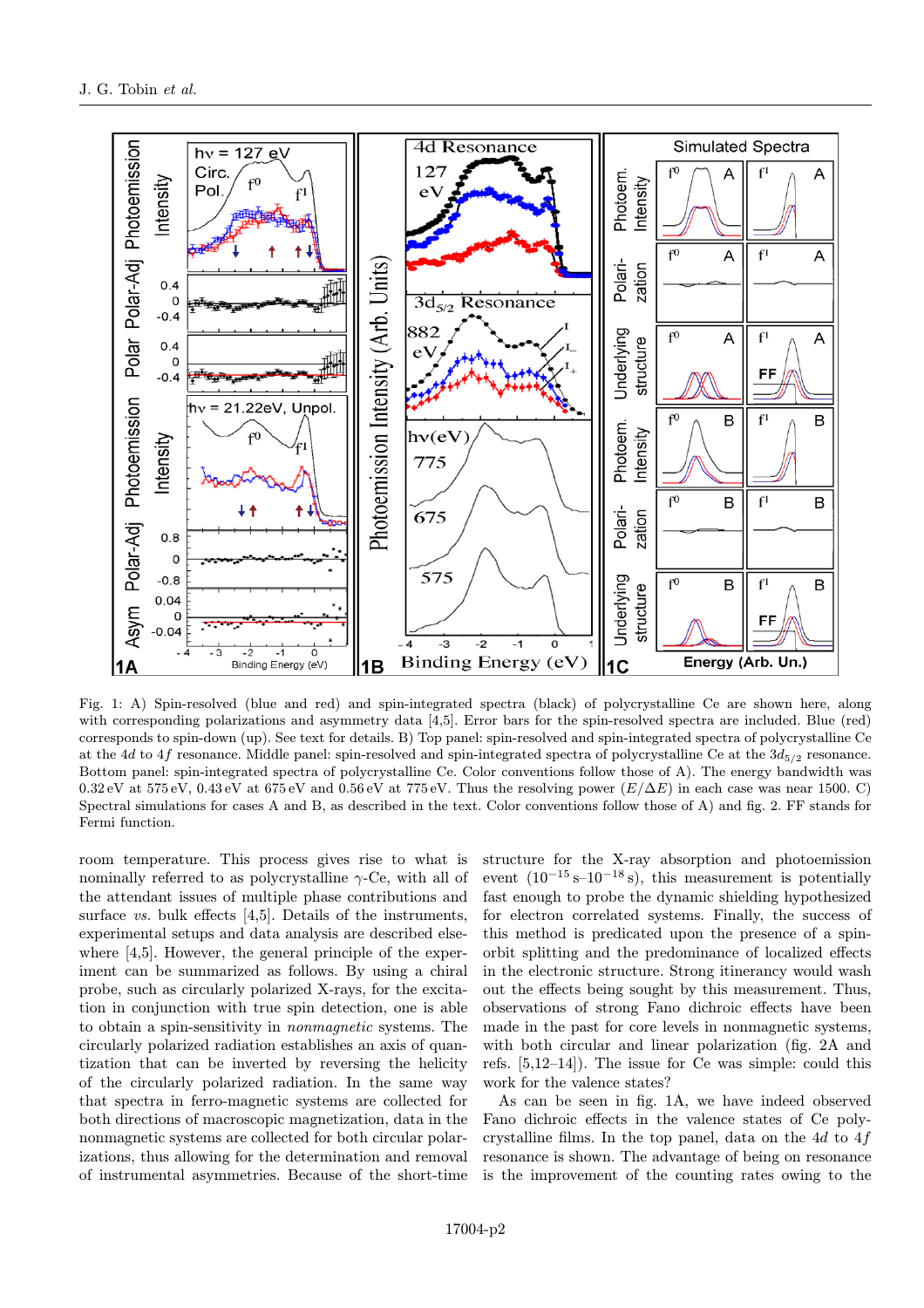

Fig. 2: A) Fano effect results for Au 4f core states with circular polarization and true spin detection. The experimental spinresolved results are shown in color. The experimental geometry diagram is in the inset in the upper left and the results of a simple theory are in the insets in the upper right. See text for details. B) In the lower panel, the results of a photoelectron dichroic experiment upon  $Fe_{50\%}Ni_{50\%}/Cu(001)$  is shown here. XML(C)DAD is X-ray magnetic linear (circular) dichroism in angular distributions. The photon energy was 95 eV. The experimental geometry for the XMLDAD experiment is shown in the top panel. M is the sample magnetization, into and out of the plane of the figure. See the text for details. C) The measurements of the Fano effect of the Pt 4f states, using unpolarized MgK-alpha radiation is shown here. Please see the text for details. The phase reversal of the Fe 2p dichroism, from Tjeng et al. [20] is shown in the inset in the upper right. When the Gd in the garnet orders magnetically, the antiferromagnetically coupled Fe's reverse their phase.

larger cross-sections. The disadvantage is the somewhat increased complexity owing to the presence of the indirect channel of resonant photoemission along with the usual direct channel of regular photoemission. In this case, the additional complexity manifests itself in two ways: 1) a large static polarization associated with the the dominance of singlet coupling in the indirect channel decay path (figs. 1A, B and ref. [4]) and 2) the presence of an additional strong sub-feature at a binding energy of 1 eV [15,16]. The solution for the first problem is simple: by subtracting off a constant polarization from the "raw" polarization shown in the third panel from the top in fig. 1A, an adjusted polarization is obtained (shown in the second panel of fig. 1A) and from the adjusted polarization and the integrated spectrum, it is then possible to generate the spin-resolved spectra shown in the top panel

of fig. 1A. Here it is clear that there is an underlying spin structure in the valence states of Ce. The second issue, the presence of the fairly strong sub-feature at 1 eV binding energy will be addressed in more detail below.

Furthermore, it is possible to observe similar effects in an off resonance experiment. In the lower half of fig. 1A, results are shown for data collected in a chiral configuration, using unpolarized HeI radiation at an energy of 21.22 eV. Although conceptually more convolved than the case using circular polarization, the data collected in this mode is essentially equivalent with that collected using circularly polarized X-rays, as will be described next.

First, it has been established that under many conditions X-ray magnetic linear dichroism in photoelectron spectroscopy provides essentially the same information as provided by X-ray magnetic circular dichroism in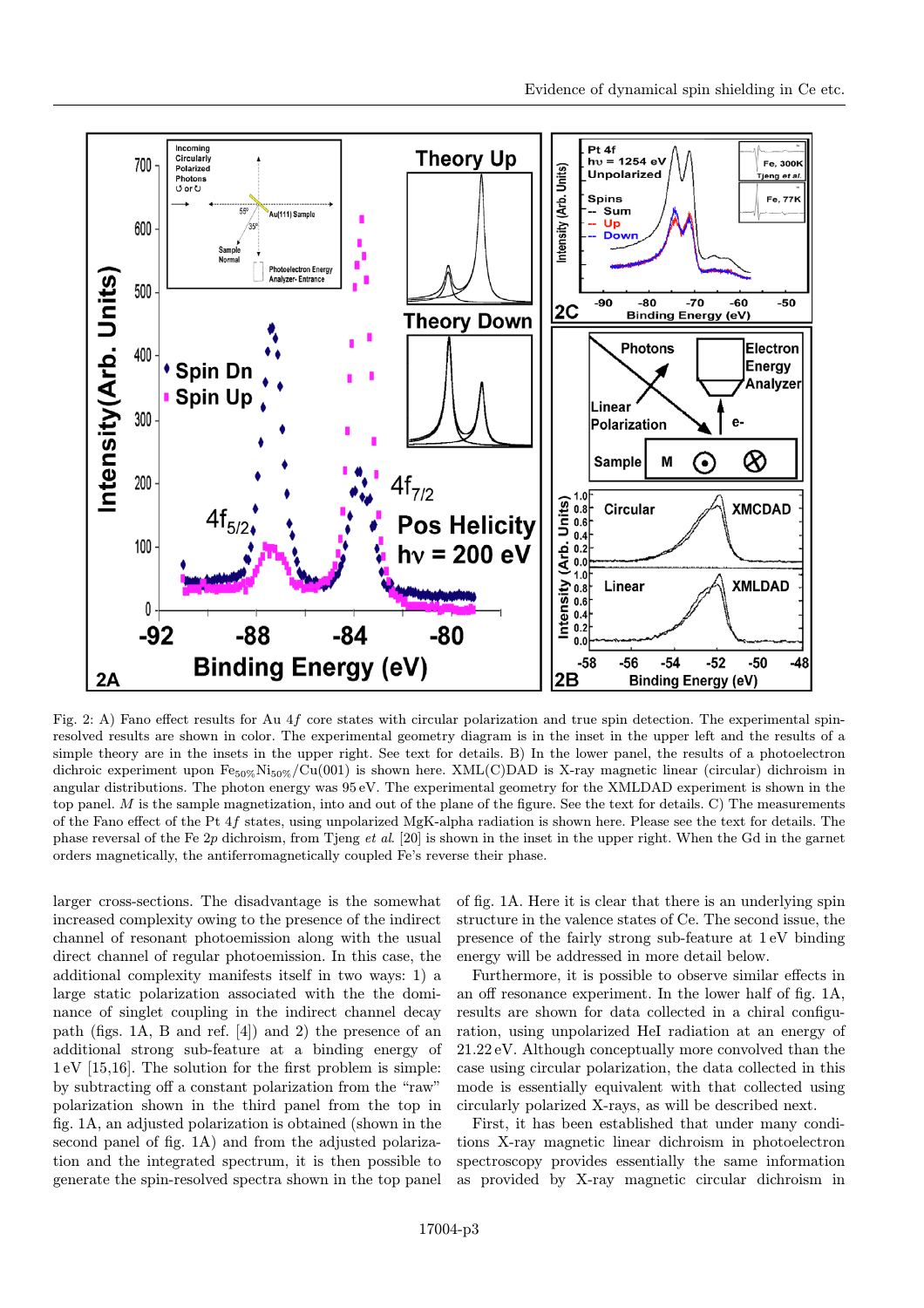photoelectron spectroscopy [17,18]. An example of this is shown in fig. 2B. Here a dichroic photoemission experiment upon a ferromagnetic sample is done in two different ways, giving rise to essentially identical results [17]. The samples were  $Fe_{50\%}Ni_{50\%}/Cu(001)$ . One data set was collected using circular polarization, in a configuration similar to that diagrammed in fig. 2A. The other data set was collected using a chiral configuration of linear vectors, as illustrated in fig. 2B. Here, almost all of the important linear vectors (the direction of propagation and polarization of the photons, the emission direction of the collected electrons, and some of the crystallographic axes of the sample) are in the horizontal plane. Only the magnetization vector  $(M)$  breaks the symmetry. As can be seen in fig. 2B, the XMCDAD and XMLDAD from magnetization reversal are essentially identical. Theoretically, they are each dependent upon the imaginary and real parts of the same matrix elements, respectively. In this case, symmetry reversal is achieved by inverting the magnetic field. Reversing the XMLDAD configuration would require a new experimental geometry, that would be the mirror image of the configuration shown in fig. 2B.

Second, because of the vectorially chiral selection rules for these processes, unpolarized radiation can produce the same effect, albeit with about twice the background (and thus about  $1/2$  of the percentage dichroism) relative to properly linearized polarization [19]. An example of this is shown in fig. 2C. Here, a configuration of vectors, similar to that in fig. 2B, is utilized. However, in this case, the electromagnetic radiation (photons) is completely unpolarized and spin is substituted for the magnetization  $(M)$  as the symmetry breaking vector, analogous to to the experiment in fig. 2A. In terms of cross-sectional dependences, it is possible to divide the contributions into a set derived from the in-plane component (as in fig. 2B) and a set derived from the out-of-plane component. The in-plane component can generate a dichroic response but the out-of-plane component will not. The out-of-plane component can contribute to the overall intensity, but not the dichroism. The relative magnitude of the dichroism is reduced, as is evident from a comparison of figs. 2A and C. Thus, here is the observation of a Fano effect in a core level of a nonmagnetic material, with unpolarized photons and true spin detection, driven by the vectorial chirality of the experimental vectors.

Now, return to a consideration of Ce and fig. 1. Unfortunately, because the chirality of this experiment is induced by the orientation of the Poynting vector of the incoming X-rays and the emission direction of the electrons relative to the perpendicularly aligned spin, chirality reversal is very difficult and requires a physical reconfiguration of the experimental apparatus. Thus, we chose to instead perform the experiment in one configuration and remove the instrumental asymmetry mathematically. The static offset in the asymmetry (shown in the bottommost panel of fig. 1A) has been subtracted from the "raw" polarization, to provide an adjusted polarization, shown in the

second panel from the bottom. From this adjusted polarization and the integrated photoemission spectra, the spinresolved spectra in the third panel from the bottom have been generated. (Alternate forms of asymmetry removal were also pursued, each producing essentially the same result shown in fig. 1A.) Again a significant spin polarization of the Ce valence bands is observed, similar to but not quite identical with that of the data in the topmost panel of fig. 1A.

Additional information regarding the nature of these states can be gleaned from spin-integrated photoelectron spectroscopy. The data in fig. 1B demonstrates the strong f-character and bulk nature of both features. In the Ce 4f resonant photoemission, the increase in cross-section is driven by the addition of an auxiliary channel involving either a 3d or 4d core level. Because of the strong dipole selection rules, the amplification is f-state specific. Thus, the observation of enhancement of both the Fermi level feature and the higher binding energy feature in the 4d resonance and the 3d resonance indicates that both states have a strong and roughly equivalent degree of f-character. In the bottommost panel of fig. 1B, a series of spectra at higher photon energies but below the 3d threshold are shown. Except for smearing of the features due to increasing energy bandwidth as the photon energy increases, the relative magnitudes of the two features remain fairly constant and consistent with that of the spinintegrated spectra in fig. 1A. Following the lead of Mo et al. [3], this leads to the conclusion that both features are bulk derived. The importance of these two observations will become clear in the discussion, which follows below.

From the utilization of simple spectral simulations, it is possible to gain significant insight into the nature of what is driving these observed spin polarizations. The success of these spectral simulations is illustrated in fig. 2A. Here, a simple model based upon electric dipole transitions with circularly polarized excitation can simulate the observed experimental results for the Au 4f states. This model includes the proper treatment of state specific transitions, intensities and Doniach-Sunjic lineshapes, analogous to that derived earlier for the Fe 3p case [17].

Now consider the situation for the Ce 4f states, as shown in fig. 1C. Here we have a fairly broad individual peak width with only a small spin-orbit splitting. In case A, corresponding to the resonant PES data at  $h\nu = 127$  eV, three sets of spin orbit split peaks are used. The pair near the Fermi energy, with spin-down leading spin-up, is truncated by the Fermi function. The effect of this is to produce two peaks with essentially the same Fermi edge but different widths. The other two peaks, corresponding to the symmetric and antisymmetric states observed by Vyalikh *et al.* [15], each have spin-up leading spin-down. This closely-spaced pair of sub-features combines to produce a broadened integrated peak and spin structure, with polarity reversed relative to the Fermi energy peak. In case B, corresponding to the off-resonance PES data at  $h\nu = 21.22 \text{ eV}$ , three sets of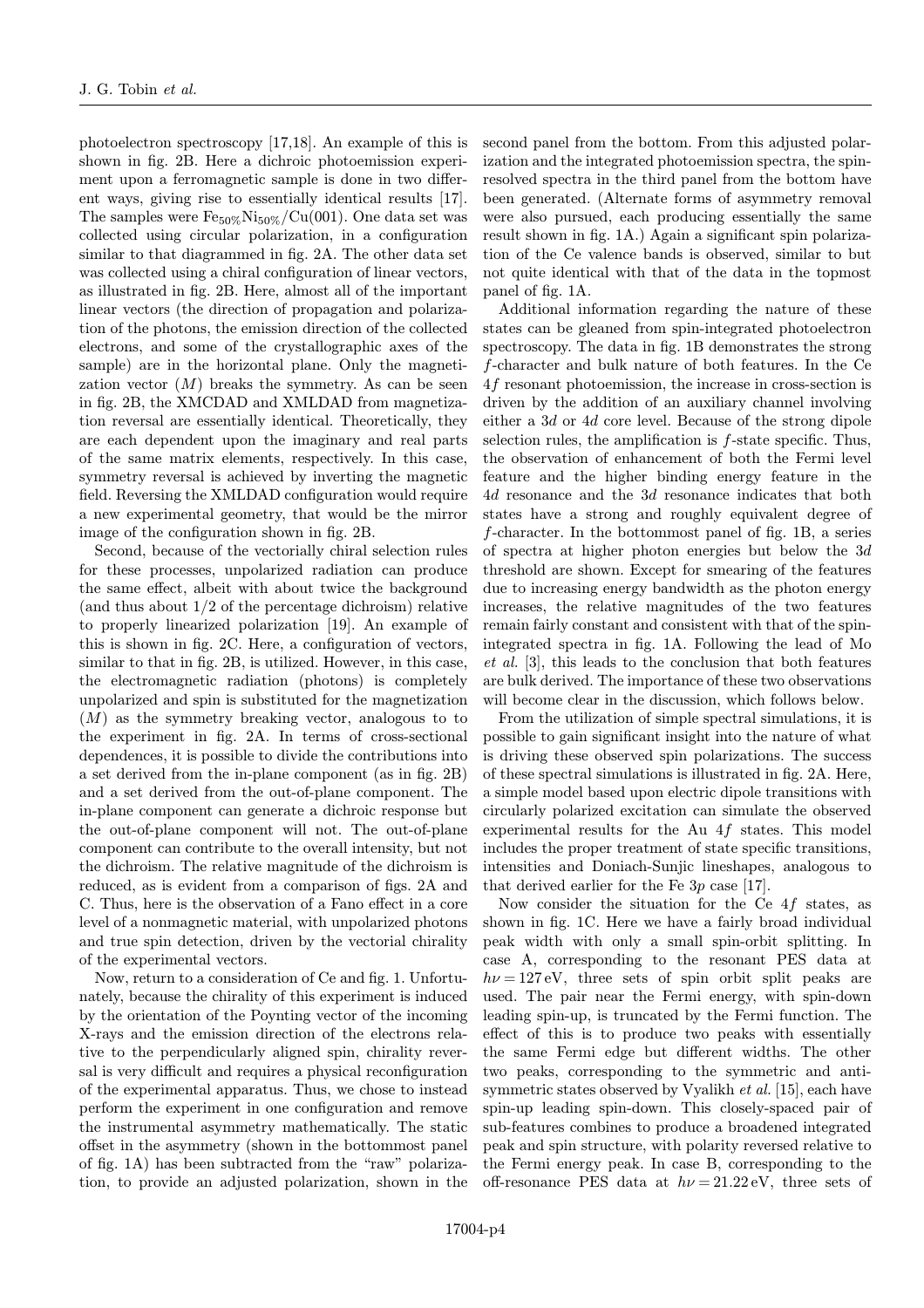peaks are again used, but this time one of them is reduced in intensity relative to the other two. The same structure is observed near the Fermi energy as in case A, but the higher binding energy feature is now more skewed and exhibits a more narrowly spaced polarization. Nevertheless, this polarization retains the reversed phase relative to the Fermi level peak. Thus, the central observation here is that there is a phase reversal between the spectral feature at the Fermi level and that at higher binding energies.

The phase reversal, coupled with the previously demonstrated bulk-nature and f-character of both features, is a direct proof of dynamical spin shielding in Ce. Phase reversals in dichroic studies have been observed before [20,21] and an example is reproduced in fig. 4 from Tjeng et al. [20], where anti-ferromagnetic coupling in a garnet reverses the dichroism in the Fe 2p states. However, in these previous studies some sort of net magnetization was present and the direction of the phase can be affected by the site symmetry and the orbital momentum parentage of the states. In the case of Ce, the situation is different. The similar parentage of both features, with a strong f-character contribution, means that there should be no phase reversal unless there is a spin counteralignment. Moreover, these Fano effect measurements are dynamic. There is no net magnetic vector in Ce. Thus the spin counter-alignment is exactly that hypothesized by Gunnarsson and Schoenhammer in 1983 [6,7]. However, there is one inconsistency relative to the picture of Gunnarsson and Schoenhammer, which assigned the 2 eV peak  $(f^0$  or LHB) as being f derived and the peak at the Fermi energy  $(f^1 \text{ or Kondo})$  as being of valence band  $(spd)$ character. Nevertheless, a recent work by Georges [22] suggests that the same species can screen itself, in something like a Hubbard picture with only one type of electron species, within a dynamical mean-field theory (DMFT) computational scheme. In his DMFT modeling of a Mott transition, he finds that "Electrons are itinerant in the metallic phase, and the moments are quenched. Within DMFT this quenching is akin to a (self-consistent) local Kondo effect." It may not be unreasonable to expect that a DMFT extension of the GS model would ultimately mix the states to the degree that they would seem to be of the same species, with both possessing significant f-character.

In summary, it has been demonstrated that 1) both spectral features in the valence bands of Ce are bulk derived and possessing significant f-character and 2) there is a dynamic spin counter alignment between the two features. These facts, taken together, confirm the original picture of Gunnarsson and Shoenhammer, with the minor modification of state mixing between the two features. This study also illustrates the efficacy and potential of using the Fano effect to probe spin correlation in nonmagnetic systems. Our future plans include the extension of these measurements to single crystals of Ce and Ce alloys, to more properly address the predicted phase specific properties of Ce [23–27].

∗∗∗

This work was performed under the auspices of the US DOE by University of California Lawrence Livermore National Laboratory under contract W-7405-Eng-48. The ALS and APS have been built and operated under funding from the Office of Basic Energy Science at DOE. Conversations with A. MCMAHAN were highly enlightening and greatly appreciated. Work by LLNL and UMR personnel was supported by OBES/DOE.

## REFERENCES

- [1] Shen K. M., Ronning F., Lu D. H., Baumberger F., Ingle N. J. C., Lee W. S., Meevasana W., Kohsaka Y., Azuma M., Takano M., Takagi H. and Shen Z.-X., Science, 307 (2005) 901 and references therein.
- [2] Souma S., Machida Y., Sato T., Takahashi T., Matsui H., Wang S.-C., Ding H., Kaminski A., CAMPUZANO J. C., SASAKI S. and KADOWAKI K.,  $Nature$ ,  $423$  (2003) 65 and references therein.
- [3] Mo S.-K., Denlinger J. D., Kim H.-D., Park J.-H., Allen J. W., Sekiyama A., Yamasaki A., Kadono K., Suga S., Saitoh Y., Muro T., Metcalf P., Keller G., Held K., Eyert V., Anisimov V. I. and VOLLHARDT D., Phys. Rev. Lett., 90 (2003) 186403 and references therein.
- [4] YU S. W., KOMESU T., CHUNG B. W., WADDILL G. D., Morton S. A. and Tobin J. G., Phys. Rev. B, 73 (2006) 075116 and references therein.
- [5] Tobin J. G., Morton S. A., Chung B. W., Yu S. W. and WADDILL G. D., *Physica B*, **378-380** (2006) 925 and references therein.
- [6] GUNNARSSON O. and SCHOENHAMMER K., Phys. Rev. Lett, 50 (1983) 604.
- [7] GUNNARSSON O. and SCHOENHAMMER K., Phys. Rev. B, 28 (1983) 4315.
- [8] Allen J. W. and Liu J. Z., Phys. Rev. B, 46 (1992) 5047.
- [9] KOTLIAR G. and VOLLHARDT D., Phys. Today, 57 (2004) 53 and references therein.
- [10] Fano U., Phys. Rev., 178 (1969) 131; 184 (1969) 250.
- [11] HEINZMANN U., KESSLER J. and LORENZ J., Phys. Rev. Lett., **25** (1970) 1325.
- [12] Starke K., Kaduwela A. P., Liu Y., Johnson P. D., Van Hove M. A., Fadley C. S., Chakarian V., Chaban E. E., Meigs G. and Chen C. T., Phys. Rev. B, 53 (1996) R10544.
- [13] ROTH C., HILLEBRECHT F. U., PARK W. G., ROSE H. B. and Kisker E., Phys. Rev. Lett., 73 (1994) 1963.
- [14] ROSE H. B., FANELSA A., KINOSHITA T., ROTH C., HILLEBRECHT F. U. and KISKER E., Phys. Rev. B, 53 (1996) 1630.
- [15] VYALIKH D. V., KUCHERENKO YU., DANZENBÄCHER S., DEDKOV YU. S., LAUBSCHAT C. and MOLODTSOV S. L., Phys. Rev. Lett., 96 (2006) 026404.
- [16] JENSEN E. and WEILICZKA D. M., Phys. Rev. B, 30 (1984) 7340.